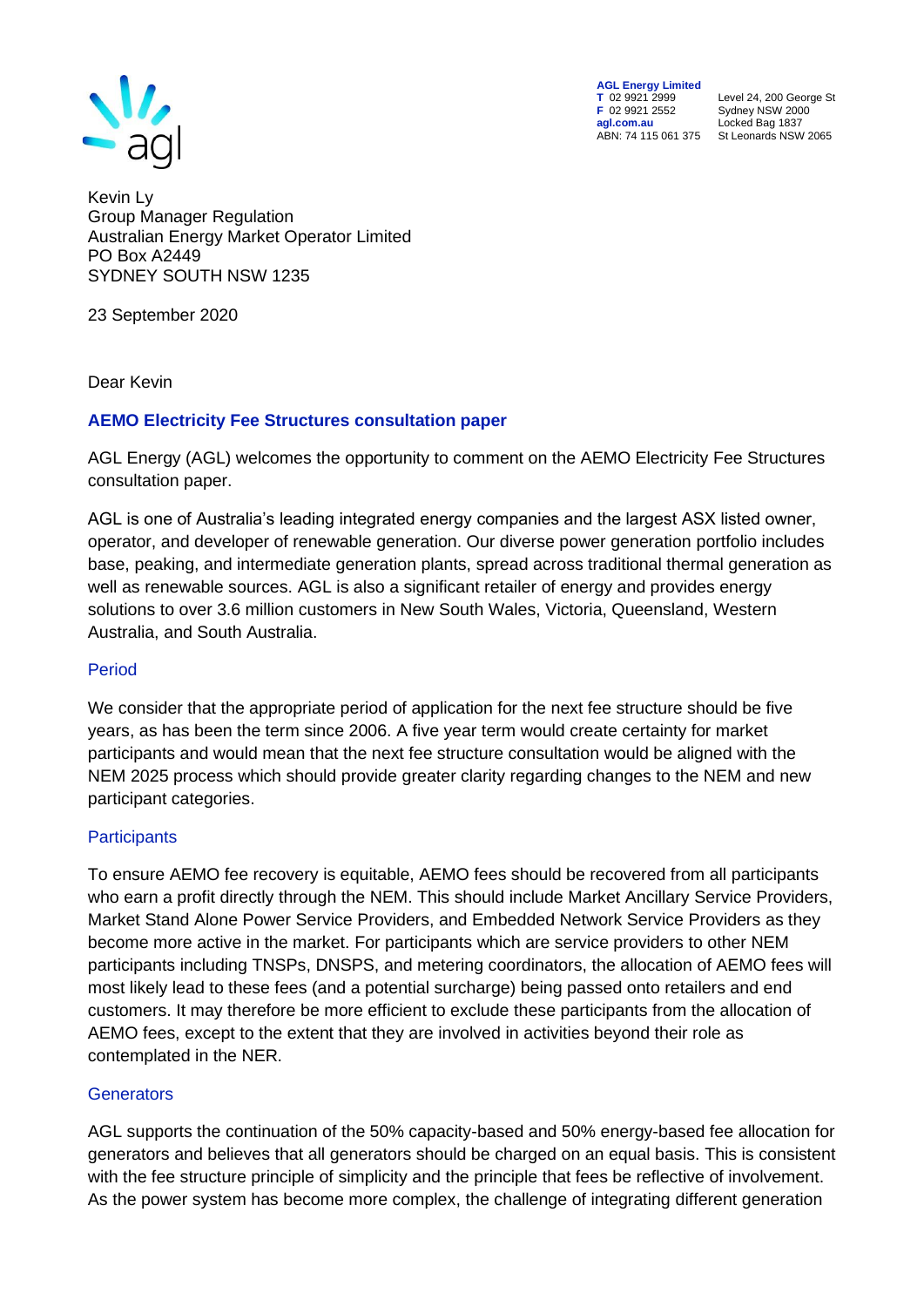

types has become central to AEMO's role, and therefore all generation types require significant consideration by AEMO.

### Market customers

The current method of charging market customers fees based on actual energy consumed \$/MWh is appropriate since it is a simple metric which more closely correlates with a market customer's revenue than the alternative of charging based on connections. A \$/MWh metric is therefore less likely to distort market customer incentives.

AEMO has proposed replacing the net \$MWh flow metric with a gross \$MWh flow for each NMI which sums all energy flow irrespective of whether it is an electricity import or export. We support this change, as a participant who can offset their energy use is still likely to contribute to AEMO's costs and should therefore be allocated AEMO fees.

### NTP

AGL supports the continued allocation of AEMO's fees incurred in its role as the NTP to TNSPs after the 30 June 2022 allocation methodology expires. We support the methodology by which TNSPs are levied based on their respective jurisdiction's consumption (per GWh basis) for the latest completed financial year, since development of the transmission network can have a broad benefit for all NEM participants and all customers, even if they are not located in the region in which the development occurs. We note that increased responsibilities and fees for network development undertaken by AEMO, should be offset by a comparable reduction in network charges.

# Electricity retail markets (Full Retail Competition)

AGL agrees with AEMO's assessment that fees allocated under the Full Retail Competition (FRC) category are broader than FRC however we consider that these fees should continue to be allocated on a per NMI basis. From a retail perspective, the management burden of a NMI (processing, systems, data storage etc) does not vary significantly based on MWh. The per NMI basis is therefore more equitable than a per MWh basis, since the per MWh basis favours customers with small loads, even though customers with small loads are more likely to have less sophisticated systems which can increase the complexity and burden of AEMO's management function, whereas large load customers will often have simpler retail operations.

### 5MS

Five minute settlement (5MS) is designed to lead to more efficient bidding, operational decisions, and investment signals for generation capacity in the NEM and should lead to lower electricity prices for all consumers. The benefits flow to all market customers and will be greater when more energy is used. Therefore, allocation of AEMO's fees related to 5MS should be allocated on a per MWh basis to market customers.

We suggest that AEMO assess whether a shorter repayment period (e.g. 5 years rather than the 10 years contemplated) for the 5MS program may lead to reduced overall costs, since it may reduce the cost of capital. This would need to be balanced with consideration of the impact on cashflow for market customers if the 5MS program cost is spread over a shorter timeframe.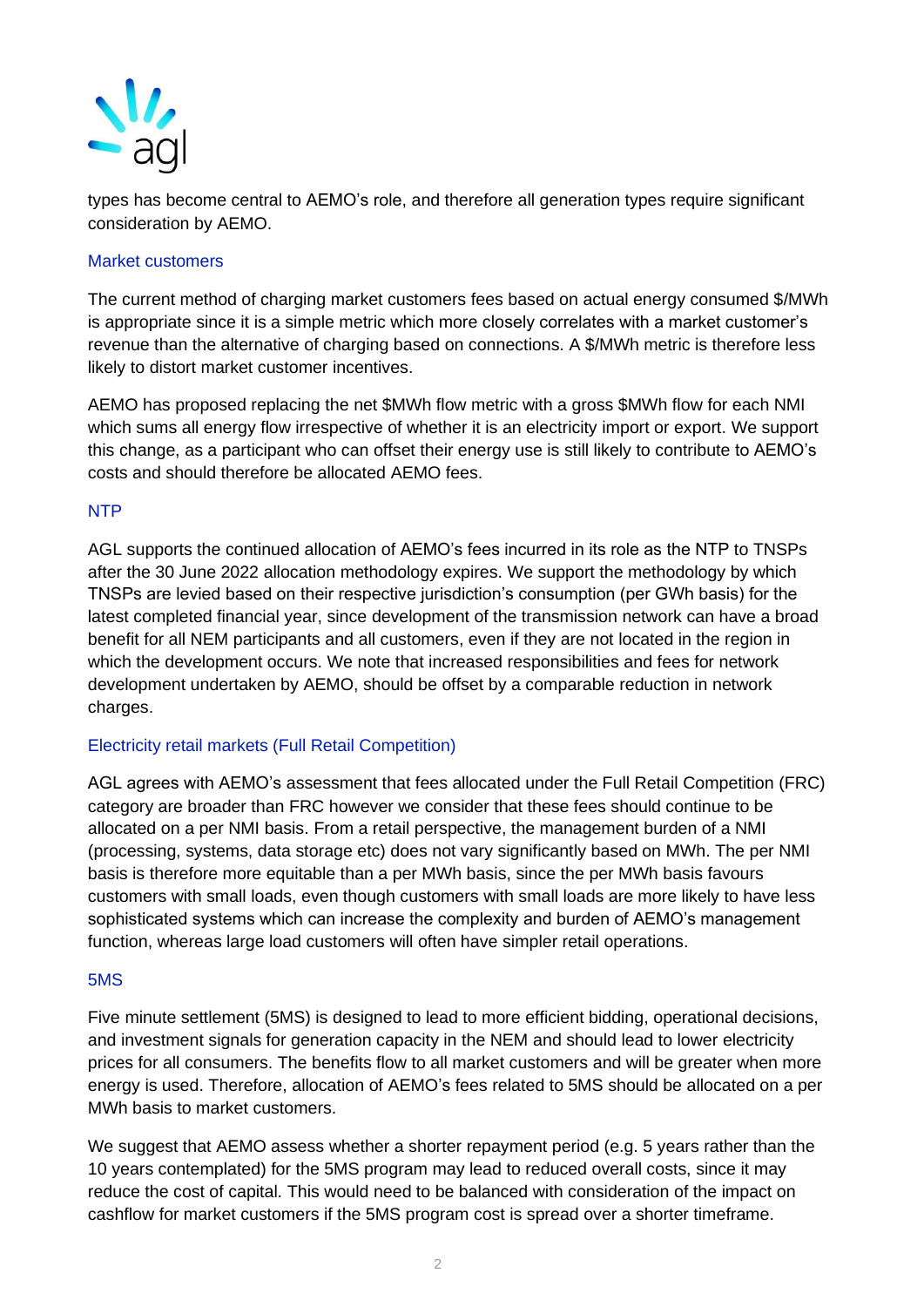

We consider that cost recovery should commence at the same time as the rule change date for 5MS, being 1 October 2021 to ensure the fees are allocated in the period in which the benefits of the reforms are anticipated.

### DER

The appropriate mechanism for AEMO fee recovery for DER integration should be determined for each specific DER initiative, with a reflective of involvement approach, rather than a blanket approach. Some initiatives should be allocated across market participants, while other initiatives are more appropriately recovered through incremental costs on a per MWh or NMI basis (e.g. fees attributable to DNSPs or DRSPs).

### Digital platform, system, and cyber refresh

We suggest these fees be spread across all participants which are allocated AEMO fees.

#### Regulatory compliance

AEMO has suggested that it may be appropriate to use criteria similar to that used for determining declared NEM project status to determine whether a regulatory obligation results in material implementation costs that should be allocated through a specific fee category rather than having the fee allocated as part of the general allocated cost. We consider this to be a reasonable approach to ensure that major expenses are appropriately allocated and suggest that smaller charges attributable to regulatory compliance programs should be allocated as part of the general allocated cost.

### Consumer Data Right

The implementation of the Consumer Data Right (CDR) in the energy sector represents a departure from the 'economy wide' application of the CDR which is based on a tripartite arrangement between data holders, accredited data recipients, and consumers. The energy sector has a fourth role facilitated by AEMO as a Gateway – passing CDR data between market participants to accredited data recipients.

The decision to introduce AEMO as a Gateway in the energy sector was made by Government when developing the Treasury Laws Amendment (Consumer Data Right) Act 2019, with funding being provided to AEMO in the 2018-19 Budget to allow for technology updates in preparation for the Consumer Data Right.<sup>1</sup>

As an economy wide right, the CDR allows consumers and accredited data recipients (with consumer consent) to access data cross a range of designated industries including banking, energy, and soon telecommunications and superannuation. Accredited data recipients are industry agnostic, meaning they can access consumer data cross different sectors designated under the CDR. Energy retailers will already incur significant costs in their role as designated data holders, including developing the APIs and system integration required into the Gateway. Requiring energy

<sup>1</sup> See the 2018-19 Budget on Powering Forward- delivering more affordable, reliable and sustainable energy page 53 in Part 2 of the 2018-19 Budget available here: [https://www.budget.gov.au/2018-](https://www.budget.gov.au/2018-19/content/bp2/download/bp2_expense.pdf) [19/content/bp2/download/bp2\\_expense.pdf](https://www.budget.gov.au/2018-19/content/bp2/download/bp2_expense.pdf)